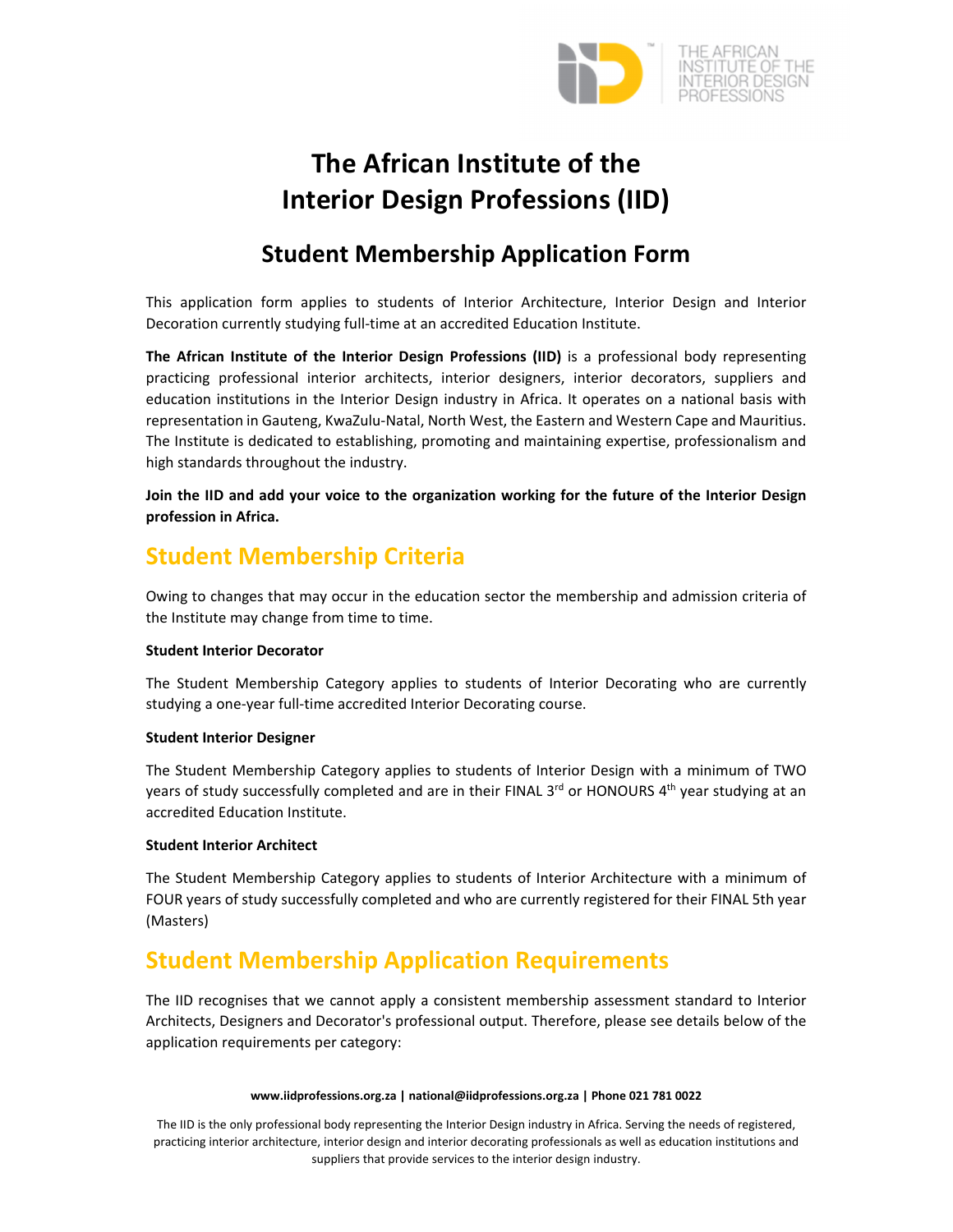

#### **Student**

- A letter from the accredited institution confirming your enrolment for your year of study
- An updated CV and a head and shoulder portrait pic.

| <b>PORTFOLIO SUBMISSION REQUIREMENT</b> |                           |                                               |                               |                                                |                                                              |  |  |  |
|-----------------------------------------|---------------------------|-----------------------------------------------|-------------------------------|------------------------------------------------|--------------------------------------------------------------|--|--|--|
|                                         |                           | MOOD<br><b>BOARD</b>                          | <b>SAMPLE</b><br><b>BOARD</b> | <b>PRESENTATION</b><br><b>BOARD</b>            | <b>TECHNICAL</b><br><b>DOCUMENTATION</b>                     |  |  |  |
| 500 - INTERIOR DECORATORS               |                           |                                               |                               |                                                |                                                              |  |  |  |
| $500 - 1$                               | Students                  |                                               | $\mathcal{P}$                 | 2 incl. Before &<br>after photos of<br>actuals | If possible                                                  |  |  |  |
|                                         | 600 - INTERIOR DESIGNERS  |                                               |                               |                                                |                                                              |  |  |  |
| $600 - 1$                               | Students                  | 2 could<br>also incl.<br>concept<br>sketches  | 2                             | 2                                              | $1 -$ full set of W/ $dy$ as.<br>incl 3 x shopfitting detail |  |  |  |
|                                         | 700 - INTERIOR ARCHITECTS |                                               |                               |                                                |                                                              |  |  |  |
| $700 - 1$                               | Students                  | 2 should<br>also incl.<br>concept<br>sketches | 2                             | 2                                              | 2 – full sets of W/dwgs.<br>incl 4 x shopfitting detail      |  |  |  |

## **dent Membership Application Form**

| <b>Section A</b>             | <b>Personal Details</b> |
|------------------------------|-------------------------|
| <b>Name and Surname</b>      |                         |
| <b>Title</b>                 |                         |
| Gender                       |                         |
| Age                          |                         |
| Race                         |                         |
| <b>ID or Passport Number</b> |                         |
| <b>Physical Address</b>      |                         |
|                              |                         |

#### **www.iidprofessions.org.za | national@iidprofessions.org.za | Phone 021 781 0022**

The IID is the only professional body representing the Interior Design industry in Africa. Serving the needs of registered, practicing interior architecture, interior design and interior decorating professionals as well as education institutions and suppliers that provide services to the interior design industry.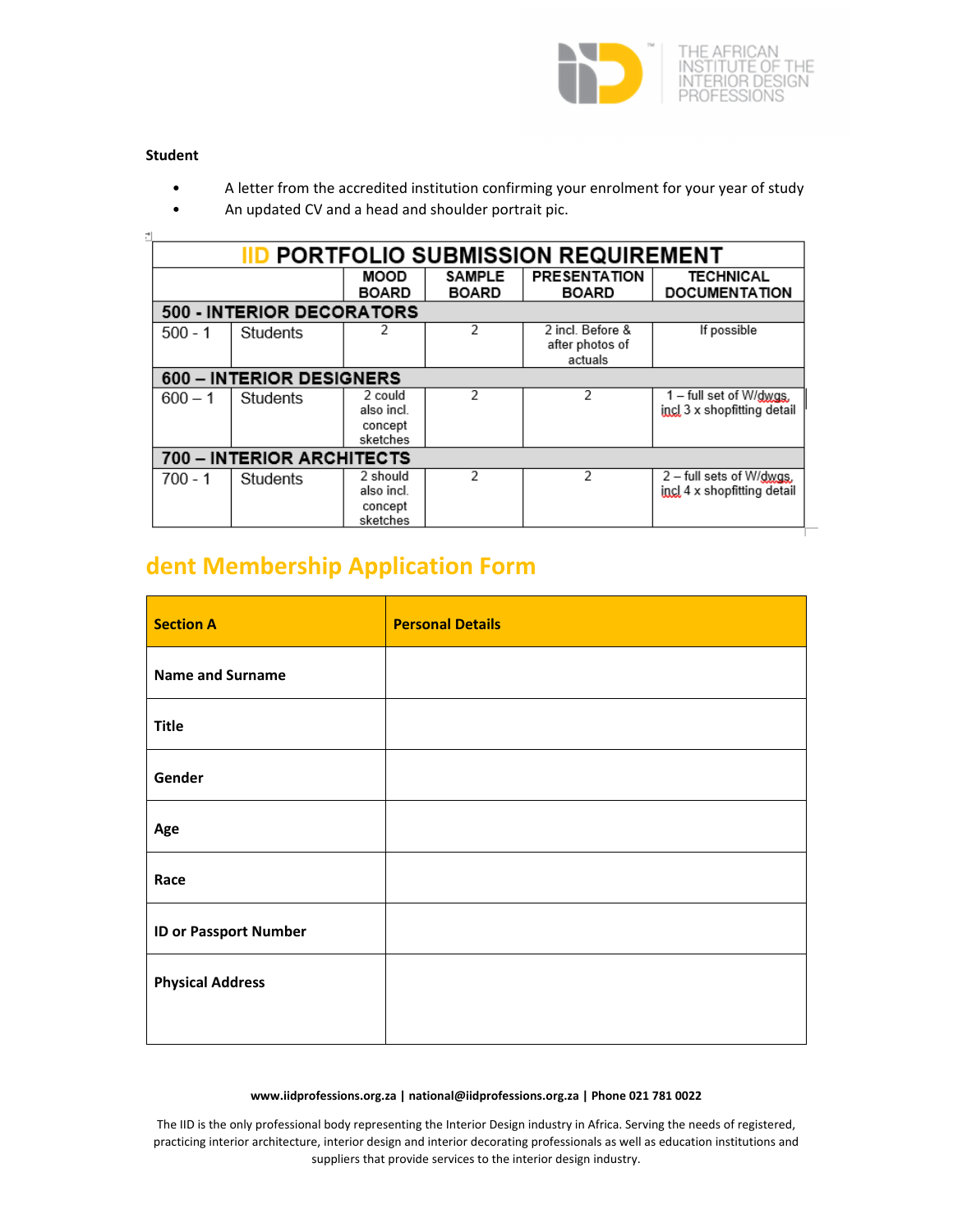

| <b>Postal Address</b>           |                                                                                                                                  |
|---------------------------------|----------------------------------------------------------------------------------------------------------------------------------|
| <b>Post Code</b>                |                                                                                                                                  |
| <b>Phone Number</b>             |                                                                                                                                  |
| <b>Mobile Number</b>            |                                                                                                                                  |
| <b>Email Address</b>            |                                                                                                                                  |
| How did you hear about the IID? |                                                                                                                                  |
| <b>Your IID Ambassador</b>      |                                                                                                                                  |
| <b>Section B</b>                | Qualifications (Please attach a copy of your latest<br>results/certification to this application form)                           |
| <b>University or College</b>    |                                                                                                                                  |
| <b>Title of Course</b>          |                                                                                                                                  |
| <b>Student No</b>               |                                                                                                                                  |
| <b>Current Year of Study</b>    |                                                                                                                                  |
| <b>Duration of Course</b>       |                                                                                                                                  |
| <b>Qualification Gained</b>     |                                                                                                                                  |
| <b>Lecturer Name</b>            |                                                                                                                                  |
| <b>Lecturer Contact Number</b>  |                                                                                                                                  |
| <b>Section C</b>                | Application Checklist - Please use the checklist below to<br>ensure you have included all the relevant details and<br>documents. |

**www.iidprofessions.org.za | national@iidprofessions.org.za | Phone 021 781 0022**

The IID is the only professional body representing the Interior Design industry in Africa. Serving the needs of registered, practicing interior architecture, interior design and interior decorating professionals as well as education institutions and suppliers that provide services to the interior design industry.